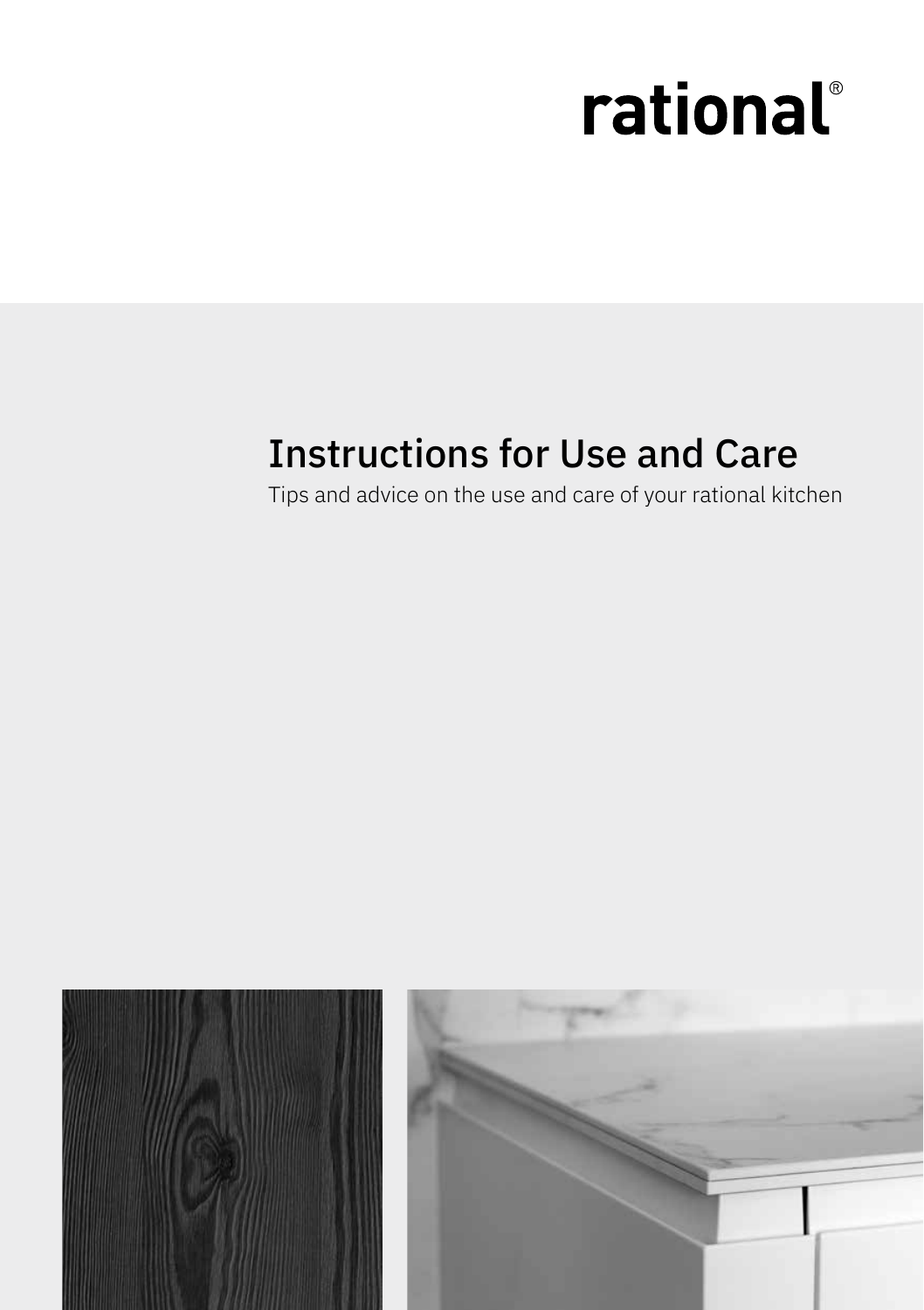# rational®

#### Dear Customer,

Congratulations on the purchase of your new kitchen! We can assure you that you have made a good choice.

To ensure that you are able to enjoy your kitchen for many years to come, we would like to give you the following tips and advice on its proper use and care. Please take a moment to read through these Instructions for Use and Care carefully before using your kitchen for the first time.

They provide information in general as well as specific advice that applies exclusively to our company's products. Furthermore, you should also observe the operating instructions and any other additional information supplied with the furniture, interior fittings and accessories as well as electrical and built-in gas appliances.

Yours sincerely, rational einbauküchen GmbH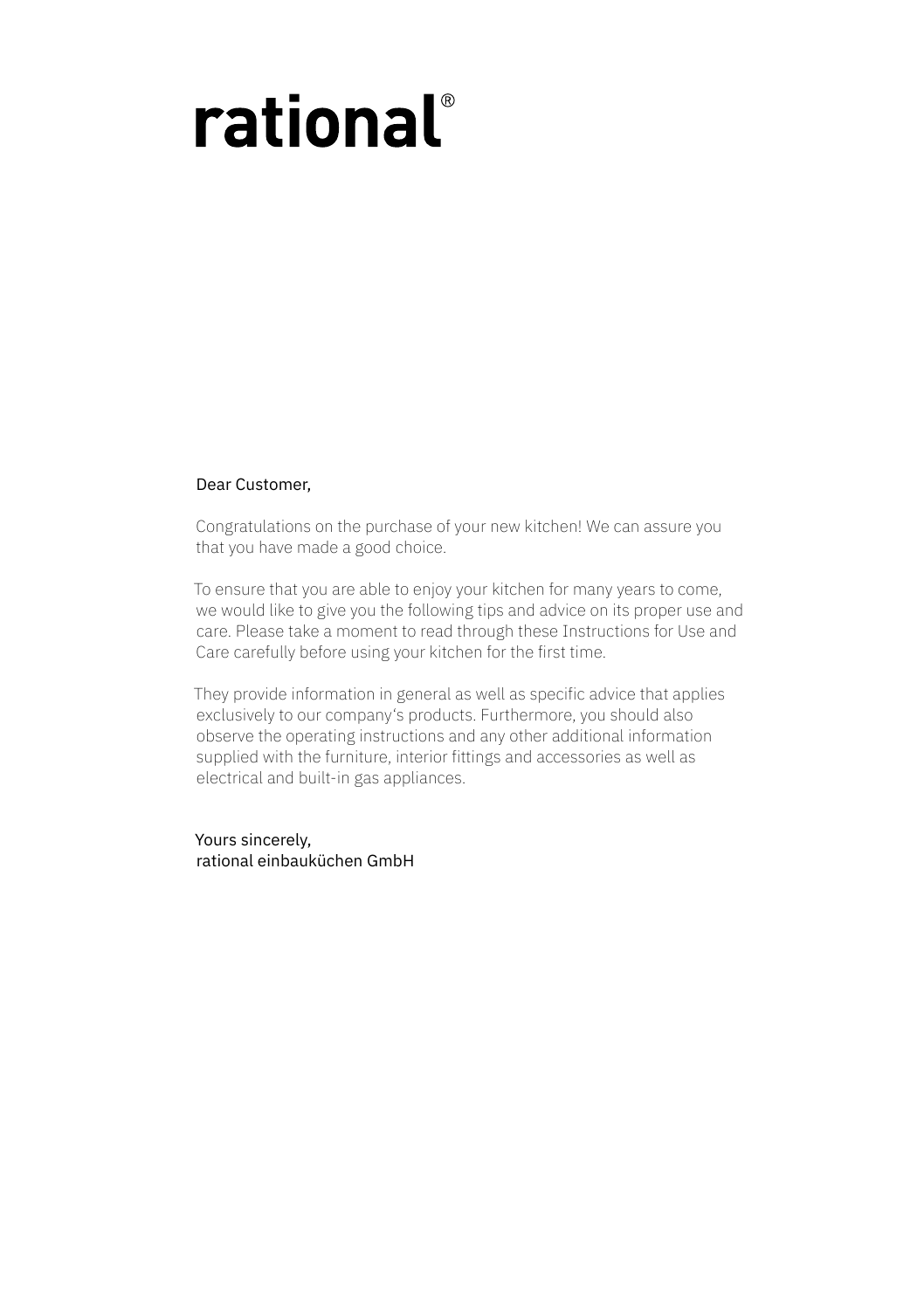



# **General advice on cleaning and care**

The high quality surfaces of our kitchens are extremely easy to look after. Nevertheless, in order to maintain the value and service life of your new kitchen in the long term, it is important for you to clean the surfaces not only regularly but above all properly.

#### We therefore ask you to pay heed to the following advice:

Only ever use mild, water-soluble household cleaners that are stated in your product information as being expressly intended for use on kitchen furniture. Likewise you should generally avoid using any substances containing solvents and alcohol. Regardless of whether you have chosen a high-gloss front or a velvet matt melamine/laminate front, you should on no account use aggressive chemical substances or abrasive cleaning agents or solvents. This also applies to scouring powders, steel wool or pan scrubs which can damage the surfaces beyond repair.

Use a soft, lint free cloth, a window leather or a sponge for cleaning your kitchen. However, do not use microfibre cloths or grime erasers (unless specifically suitable for cleaning the surfaces in question), since these often contain fine abrasive particles that can scratch the surfaces.

Always remove any soiling as quickly as possible. Fresh marks are considerably easier to remove and are less likely to leave permanent stains than those that have been allowed to dry on.

As a general rule you should avoid the surfaces getting too damp, such as can happen if using cloths that are too wet or by exposing worktops to steam produced during or as a result of cooking. You should, therefore, thoroughly dry all surfaces after use and cleaning in order to prevent subsequent damage. Moreover, water and other liquids left standing on the surfaces can cause permanent damage. Never use a steam cleaner or hose down the surfaces with running water!

#### Attention!

Damage to the lacquer as well as any peeling of the lacquer on the fronts (particularly on edges and corners), caused by heavy objects such as saucepans, is due to a lack of care when working in the kitchen and therefore does not constitute grounds for complaint and is not covered by the warranty!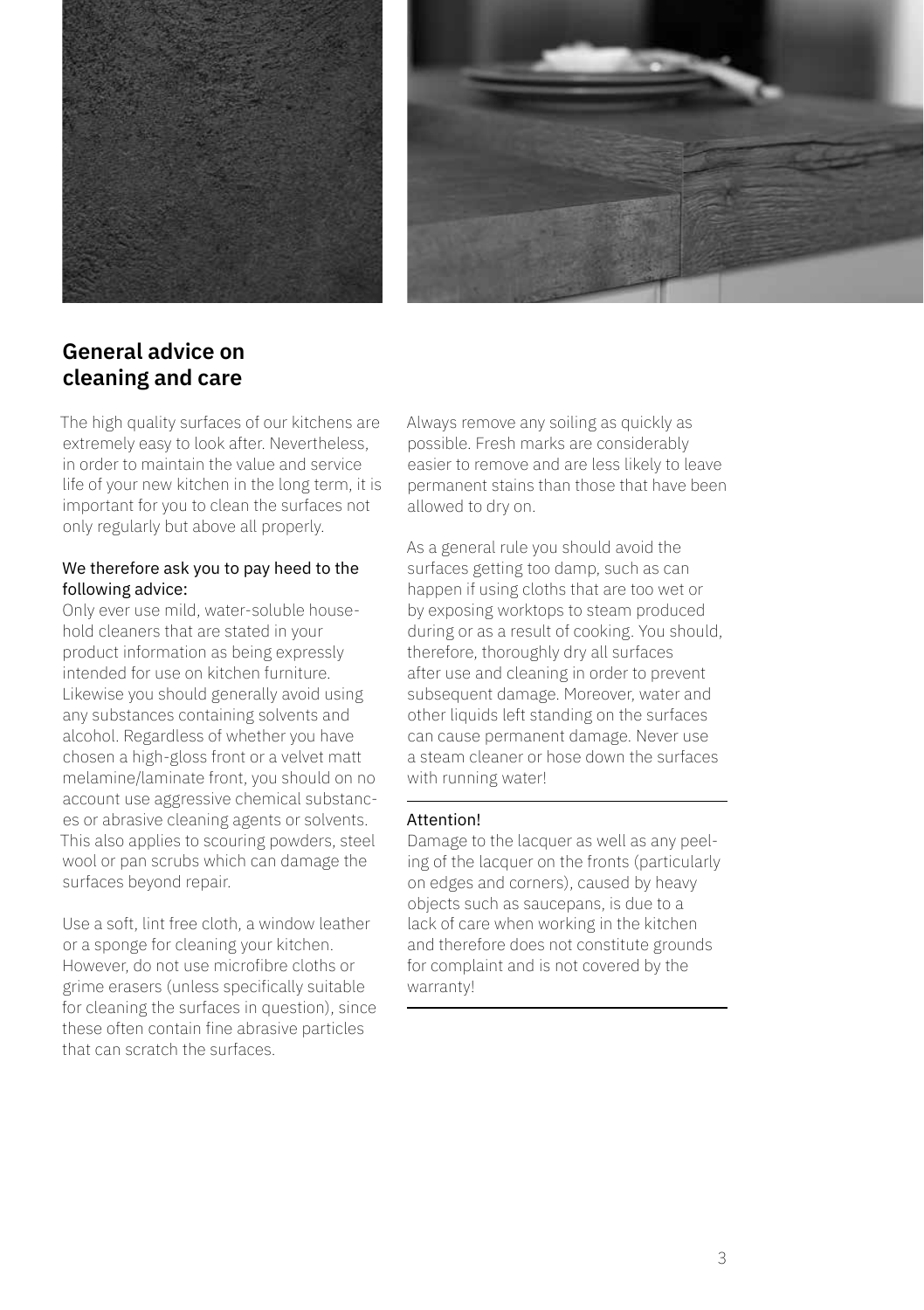



#### **Care advice for laminate/ melamine/foil-wrapped fronts and surfaces**

Laminate/melamine fronts can be cleaned using household and commercially available cleaning agents. Never use abrasive cleaners. Depending on the degree of soiling, dilute the cleaning agent with a small amount of water and apply with a soft clean cloth. Afterwards, remove any cleaning agent residue with clear water and a window leather or paper towel before wiping the surface dry.

Stubborn marks, such as paint/glue residue or grease splashes, can be removed using household detergents and commercially available plastic cleaner fluid. Nevertheless, it is advisable to test these beforehand on an inconspicuous area.

Vinegar-based cleaners, nitro or synthetic resin thinners as well as nitro based cleaners and abrasive cleaning agents are not suitable for cleaning these surfaces!

#### **Care advice for lacquered laminate super-matt fronts**

All that is required for cleaning the surfaces is a soft cloth and warm water and a little washing-up liquid or glass cleaner. It is important to wipe the surfaces dry afterwards using a soft cloth, preferably a microfibre cloth.

Any marks, especially those caused by intensely coloured substances and fluids, should be removed immediately, using a non-abrasive cleaning agent and plenty of water. The same applies to grease marks and fat splashes. Afterwards, remove any soap residue by washing down the surface with lukewarm water and rubbing the surface dry with a window leather. Do not allow marks to dry on! Marks that have been allowed to dry on or substances that have penetrated the surfaces over a longer period of time can lead to permanent staining.

Remove particularly stubborn stains with a standard commercial plastic or glass cleaner, whereby it is advisable to test the cleaning agent on an inconspicuous area beforehand.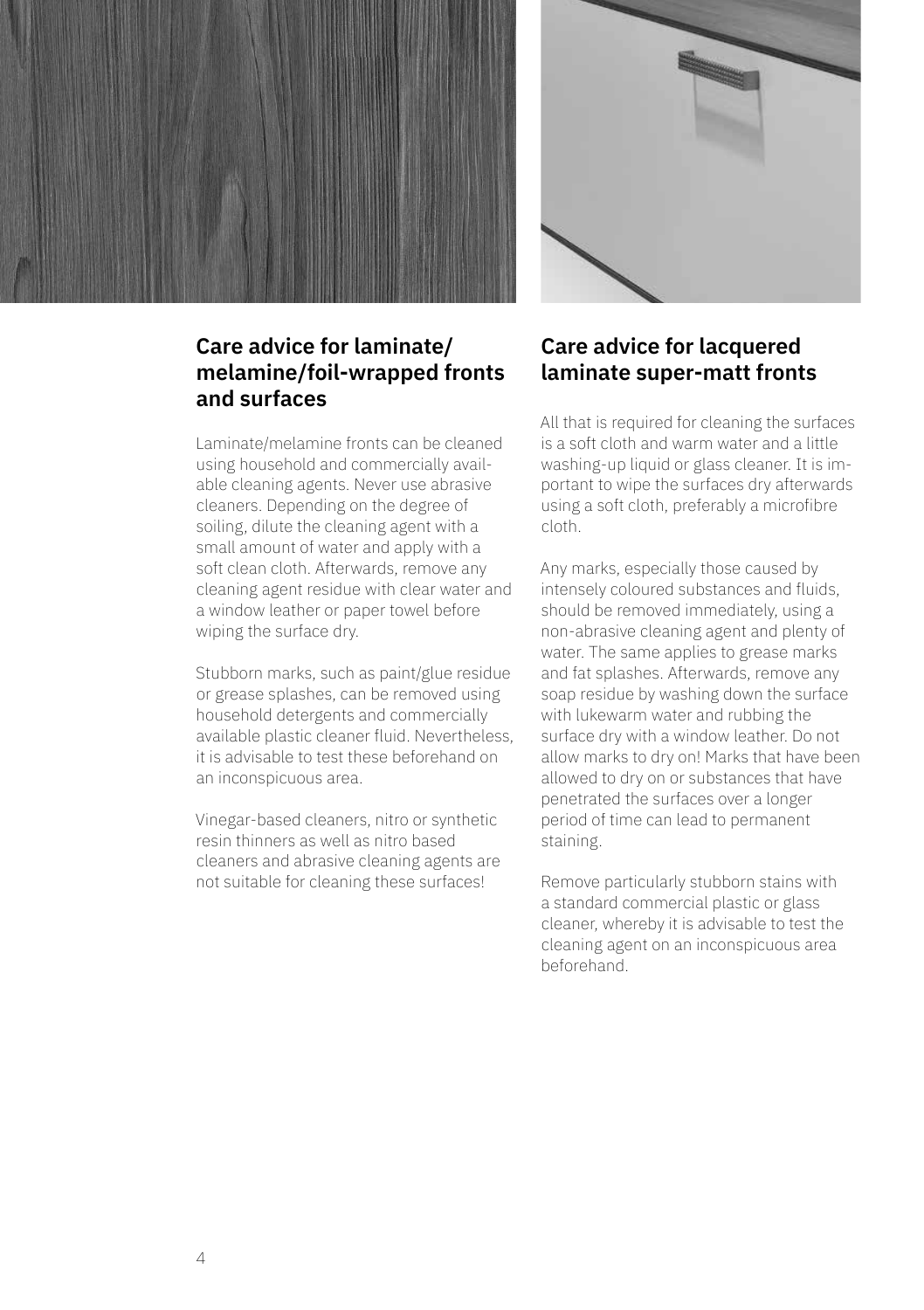## **Care advice for lacquered fronts and surfaces**

One of the characteristic features of lacquered surfaces is that they are extremely easy to clean. This is because the surface is closed and unlike many other surfaces dirt can be removed without the need to apply great pressure or use chemical substances.

Make sure that the cleaning materials used, e.g. cloths (but not microfibre cloths), sponges and such like, are absorbent and absolutely clean. Any soiling should always be removed as quickly as possible using water, to which, if necessary, a commercially available non-abrasive neutral cleaner may be added. Stains of any kind should never be allowed to dry on. Dirt marks, such as fat deposits or grease splashes, can be dissolved with a lukewarm soft soap solution. In order to avoid streaks, always ensure that any traces of detergent are completely removed. Never revert to using waxes, polishes, bleaching agents or furniture cleaners for cleaning purposes. Any mineral decontamination, such as caused by sand, sugar or dust particles, can scratch the surface. The manufacturer cannot assume any warranty for such signs of use and wear.

If mineral or even metal dust is taken up during cleaning, the cleaning materials must be continually rinsed out to ensure that none of these dust particles can leave traces on the surface. Signs of use and wear may show up as microscopic marks. These are noticeable, sometimes more and sometimes less, depending on the colour

and incidence of light. They do not constitute a reduction in the utility value but, as with any surfaces, such as on cars, glass or other furniture, cannot be avoided in the long term. These signs of use and wear do not constitute grounds for complaint.

You should also refrain from applying any self-adhesive films or stickers, as these contain solvents and plasticizers that can attack and ultimately damage the surfaces.

Where fronts with an integral routed finger grip/strip handle are involved, care should be taken that fingernails, rings and such like do not scratch the sensitive surfaces when doors, flaps and pull-outs are opened and closed. This risk is design related and therefore technically unavoidable. Anyone opting for a design of this kind should be aware that this does not constitute grounds for complaint. Liquids that have run down the front, condensed moisture or residual moisture from cleaning can collect in the routed finger grip/strip handle. Remove any moisture immediately, as it could otherwise lead to swelling. Damage to this nature cannot be accepted as grounds for complaint.

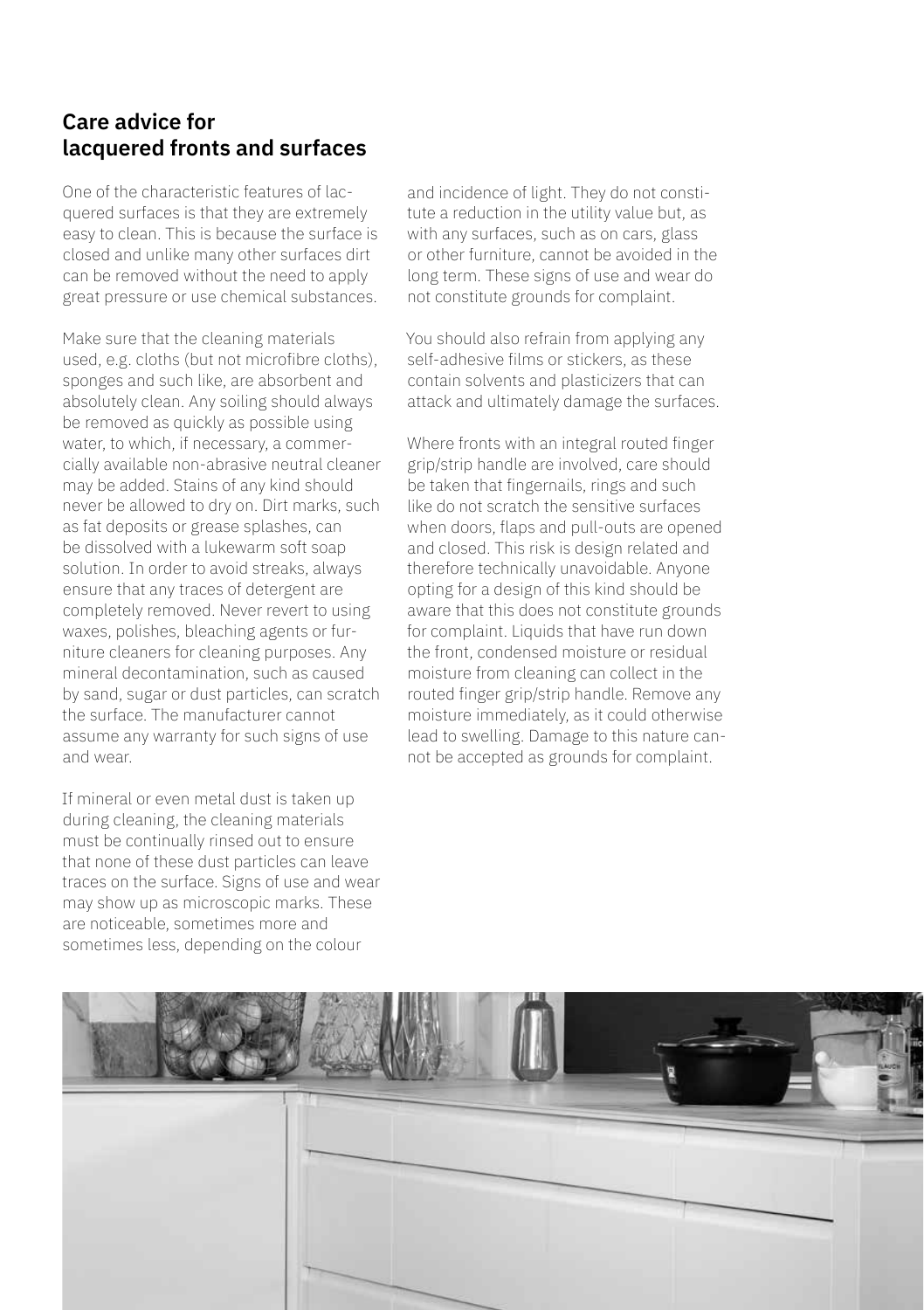#### **Care advice for solid wood and veneered surfaces**

Wood is a living material and a product of nature, making every wood kitchen unique. Variations in the structure or colour of wood, for instance as a result of different light conditions and exposure to sunlight over the years, are characteristic features of a natural product and therefore entirely normal. They do not constitute grounds for complaint.

The surfaces of real wood fronts are sealed by multiple coats of a high-quality lacquer. For cleaning purposes it is therefore sufficient to simply wipe them over in the direction of the grain using a slightly damp cotton cloth.

Fat splashes or other soiling should not be allowed to dry on but must be removed immediately. Always wipe the surface dry, making sure in particular that there is no moisture left in the profiling, the corners and along the edges.

As a living material, wood responds to the level of humidity. It will, therefore, expand and contract despite the lacquer coating. When cooking it is therefore important to switch on the extractor unit or open a window to allow in sufficient fresh air. If the air is too dry, you can counteract this by using humidifiers on radiators, for instance.

# **Care instructions for FENIX**

FENIX is hygienic and easy to clean, with a surface that is impervious to finger marks. It has anti-static properties, so doesn't attract dust. It is also antibacterial. It doesn't require any special cleaning or care: a cloth dampened with warm water or a mild detergent is all it takes. Practically all standard household cleaners or disinfectants can be used.

#### **Repair of micro-scratches through heat treatment**

This is one of the most innovative features of FENIX. Provided the structure of the material has not been damaged beyond repair, the thermal repair of micro-scratches can be carried out an infinite number of times. Using a dirt eraser it is also possible to remove small abrasion marks, immediately or even 24 hours later.

#### **Care advice for real stainless steel front ino(x)**

The real stainless steel front ino(x) features an anti-fingerprint coating. For this reason, using a stainless steel cleaning product on these fronts is not recommended. A paint/ varnish cleaner should be used instead.



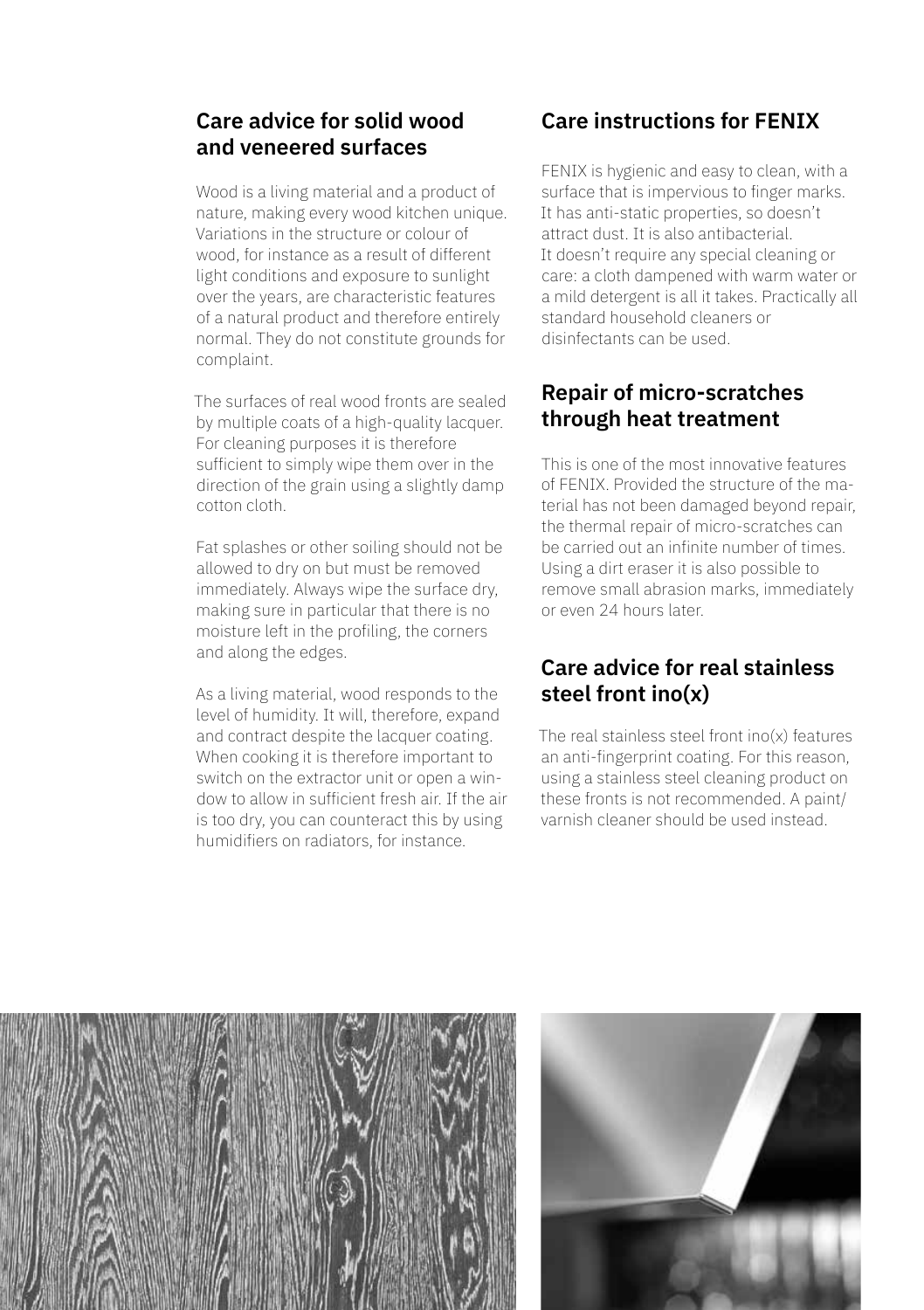## **Care advice for glass surfaces**

Glass is produced from natural raw materials. As a result, slight colour variations can occur. Since glass is a non-porous material, it is especially suitable for use in the kitchen environment because of its hygienic benefits.

Clear glass can be cleaned using mild household detergents, commercially available glass cleaners and sponges as well as cloths. In order to protect the glass surface, chemicals or extremely caustic substances should be removed immediately with water. Improper use and actions, such as scrubbing, scratching or cutting, will likewise damage the glass surface.

Satin finish glass, as opposed to clear glass, has a slightly roughened surface which can also be easily cleaned with a cloth or sponge and a commercially available glass cleaner. Take care not to treat the glass surface with silicone or acidic cleaning products. On satin finish surfaces substances containing fat and oil produce marks with a slight shadow effect, which however can be easily removed with a glass cleaner.

Toughened glass is an extremely robust material. Nevertheless, it is not entirely unbreakable. When overstressed, such as when damage to the edges or surface occurs, the stress equilibrium of the glass pane is disturbed, resulting in spontaneous breakage. This breakage can occur immediately or sometime later. It is, therefore, imperative to make sure the glass is not subjected to severe knocks or hard blows.



#### **Care advice for acrylic glass fronts**

Clean the surface using water and standard commercial washing up liquid only. Dampen a soft cleaning cloth, wipe over the surface and finally rub dry with a clean fine-textured cloth. Marks and stains, particularly those caused by intensely coloured substances, should be removed immediately.

#### Attention!

Never use cleaning agents containing solvents, e.g. synthetic resin thinners and acetone. Over time these can cause hairline cracks to form on the surface. You should also refrain from using any abrasive cleaning agents, glass cleaners, cleaners containing alcohol, furniture polishes, floor wax, steel wool and scouring pads.

Never use scouring agents or alcohol containing cleaners, nor furniture polishes and waxes. These may not only contain unsuitable solvents but also produce an unwanted film attracting dust and dirt! Treating Acrylux surfaces with solvent-containing cleaners can cause surface tension, leading over time to the formation of fine, barely noticeable cracks. For this reason such fronts should only ever be cleaned with soapy water and a soft cloth. Fine scratches can be evened out using a microfibre cloth.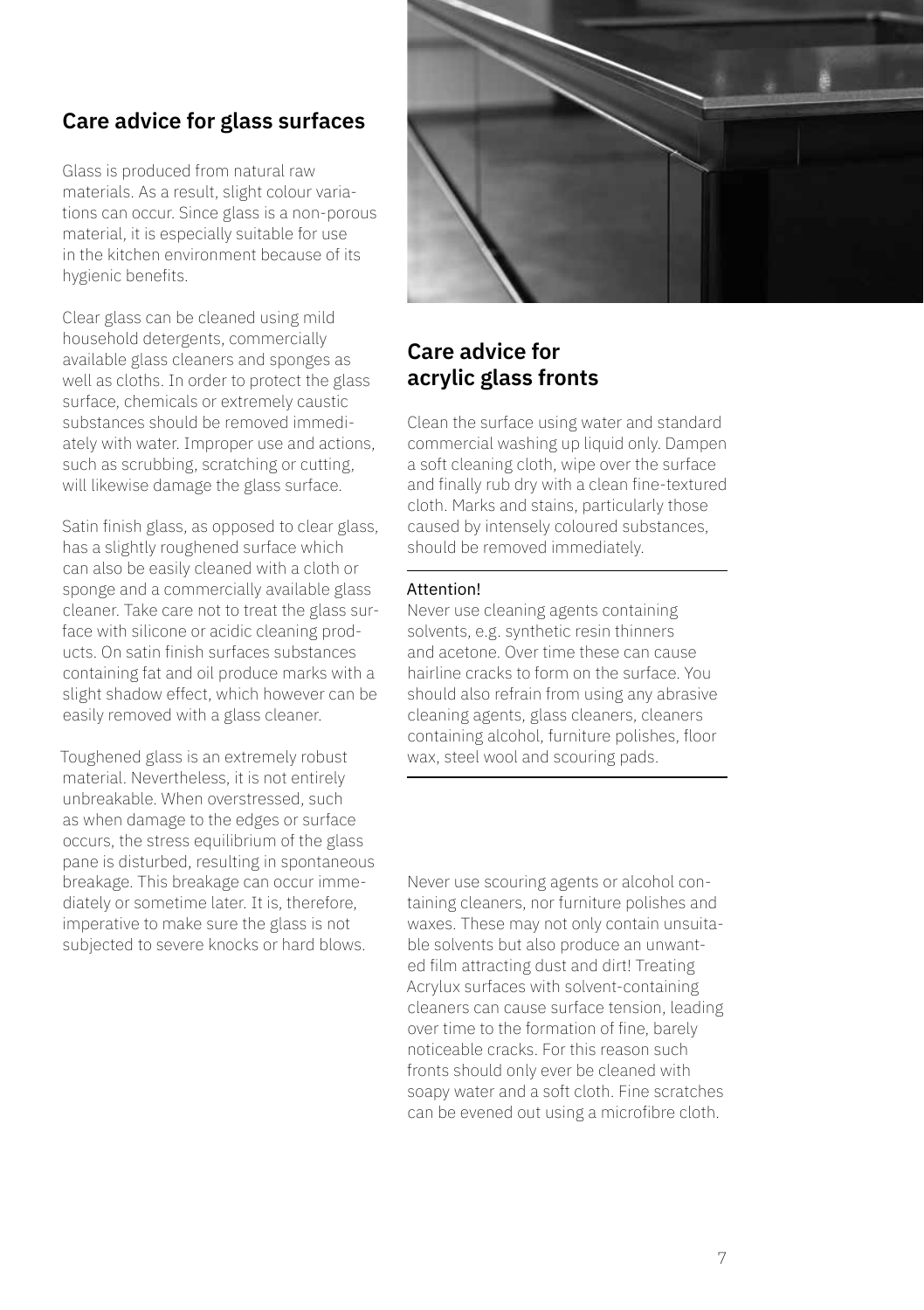#### **Care advice for laminate worktops**

As a basic rule, worktops should not be used as a surface for directly cutting or chopping on, as knives can leave deep indents in any material, even in highly durable laminate tops. For this reason you should always use a cutting board. Likewise, shifting heavy and sharp-edged objects across the top can leave scratch marks which cannot be attributed to a material fault.

Hot pans or other hot implements should not be placed directly on the worktop. Always place a board or similar item underneath. To the same extent, electrical appliances, such as toasters, kettles, coffee makers, grills etc., can radiate heat downwards resulting in damage to the worktop. It is, therefore, important to make sure that such appliances do not overheat!

If wall units are fitted over the worktop, take care not to place any electrical appliances on the worktop underneath, as the resulting steam/heat can over time cause damage to

the furniture. Wipe away any condensation immediately and make sure that the affected surfaces are completely dry!

For cleaning worktop surfaces we generally recommend using soft, damp cleaning cloths free of non-abrasive contents. In the case of more stubborn soiling washing up liquid, or in individual instances washing soap, may be used in addition. If there is a discernible surface structure, cleaning should be carried out following the structural direction.

Where worktops are sited over dishwashers, make sure that the underside of the worktop is covered with a protective foil or stainless steel plate when the kitchen is fitted in order to protect the worktop from the resulting steam. The basic rule is never to allow liquids to stand on worktops. particularly on or in the area of glued joints. Wipe off immediately!

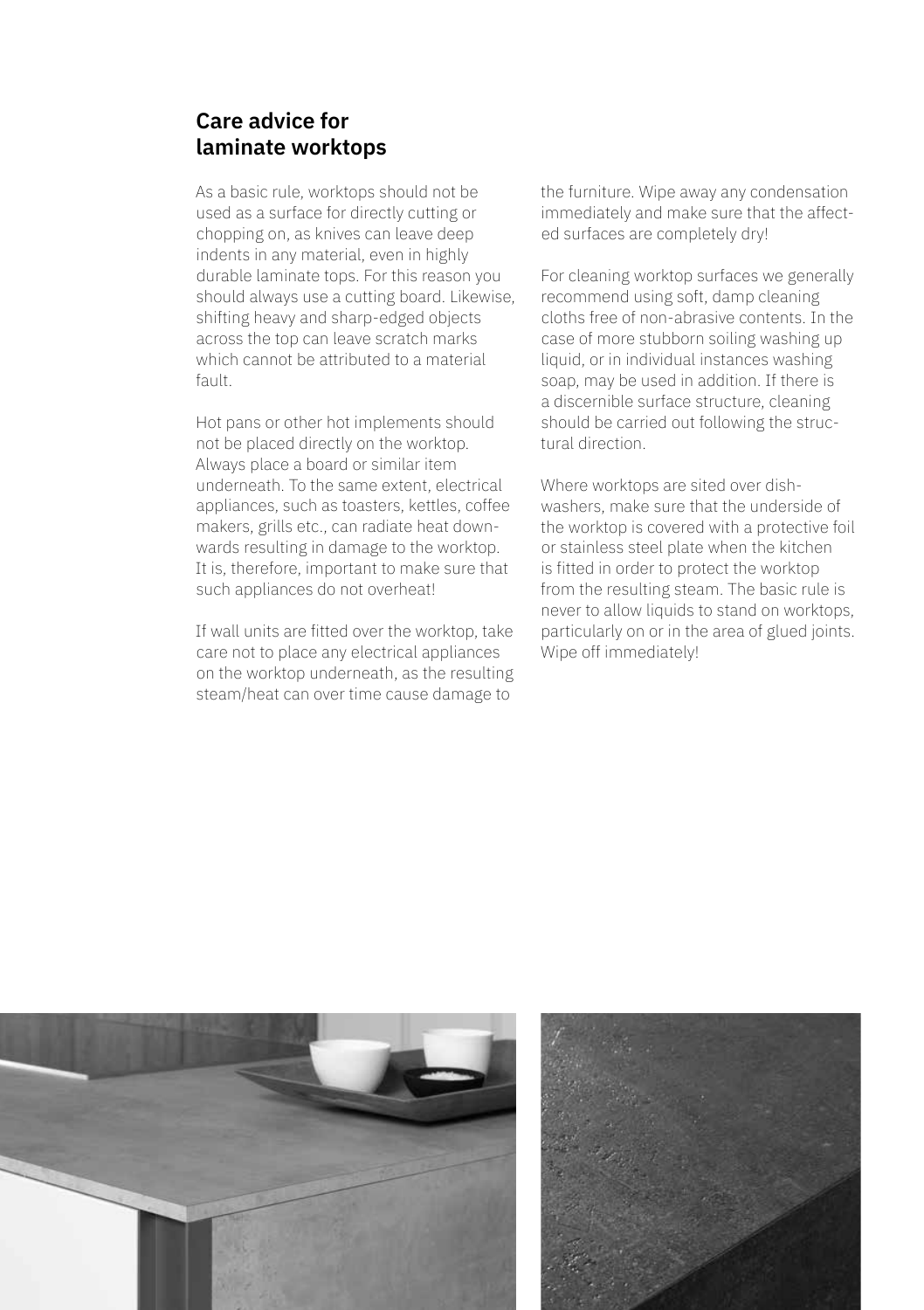



#### **Care advice for interior fittings**

The surfaces of the interior fittings can be cleaned with commercially available household cleaning agents. Do not use any abrasive cleaners! Depending on the degree of soiling, dilute the cleaning agent with a small amount of water and apply with a soft cloth. Afterwards, remove any cleaning agent residue with clear water and wipe the surfaces of the interior fittings dry.

### **Care advice for handles**

For the cleaning of kitchen furniture handles refrain from using any cleaning agents containing solvents or aluminium damaging substances, likewise vinegar based cleaning agents as well as those containing steel. In the worst case, these can induce irremovable stains.

### **Material-typical odours**

Practically everything that is new has its own odour, including in particular furniture and lacquers. Our classy real lacquer ranges likewise possess this characteristic which at the same time signals the authenticity of true lacquer fronts. The ventilation process does not begin until the protective films we have applied have been removed.

How long the lacquer is perceived to emit an odour varies, depending on the climatic conditions within the room or the frequency with which the furniture doors are opened and closed.

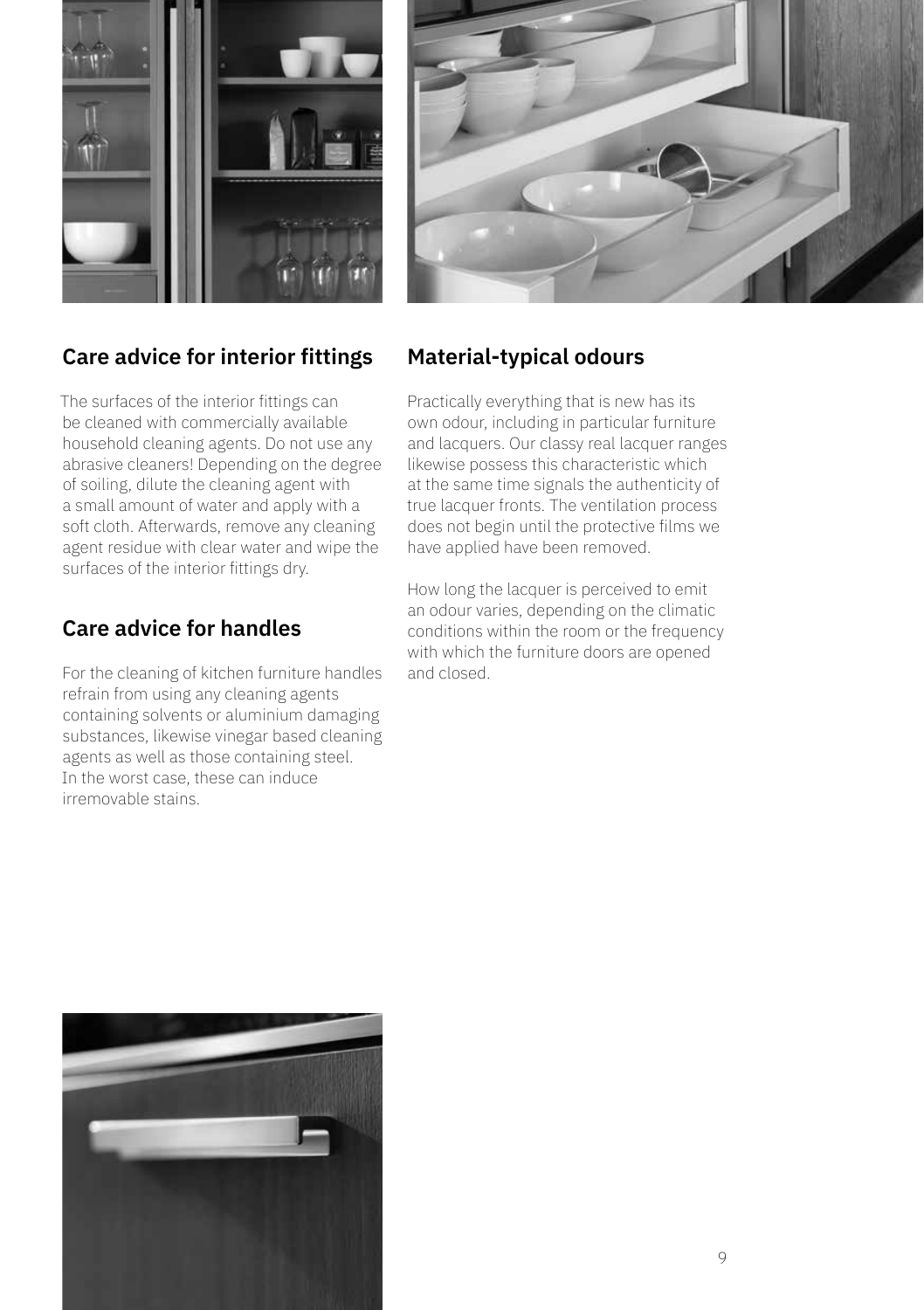

### **Advice on the use of the dishwasher**

Please also read the Operating Instructions provided by the appliance manufacturer!

Do not open the dishwasher immediately after the wash cycle has finished since the steam released can cause damage to the worktop above as well as to the furniture at either side. It is therefore particularly important not to open the dishwasher during or immediately after use.

At the end of the wash cycle the steam condenses and runs down the dishwasher's inner walls. You can safely remove the clean dishes approx. 30 minutes later. Depending on the particular appliance, it may be possible to reprogramme acoustic signals that sound prior to (as opposed to after) the drving process.

You should therefore read the Operating Instructions supplied with the appliance carefully in order to adjust the signal accordingly.



#### **Heat and steam**

Do not allow heat and steam from small electrical appliances, such as microwaves, coffee makers, kettles or egg boilers, to directly affect furniture parts, since steam can cause furniture to swell.

Whenever cooking, always use the extractor. This should be switched on a few minutes prior to cooking, and then be allowed to continue running for at least 15 minutes after cooking. Only in this way can the steam dissipate and a normal room climate be achieved. You should also avoid leaving the oven/dishwasher door partially open on tilt for ventilation purposes since the moisture/ warmth produced can cause swelling/heat damage. This can in no way be attributed to a material defect or a fault in the workmanship of our furniture.

At the first signs of damage, we recommend the retrofitting of corresponding steam protection strips, since damage caused by swelling does not constitute grounds for complaint.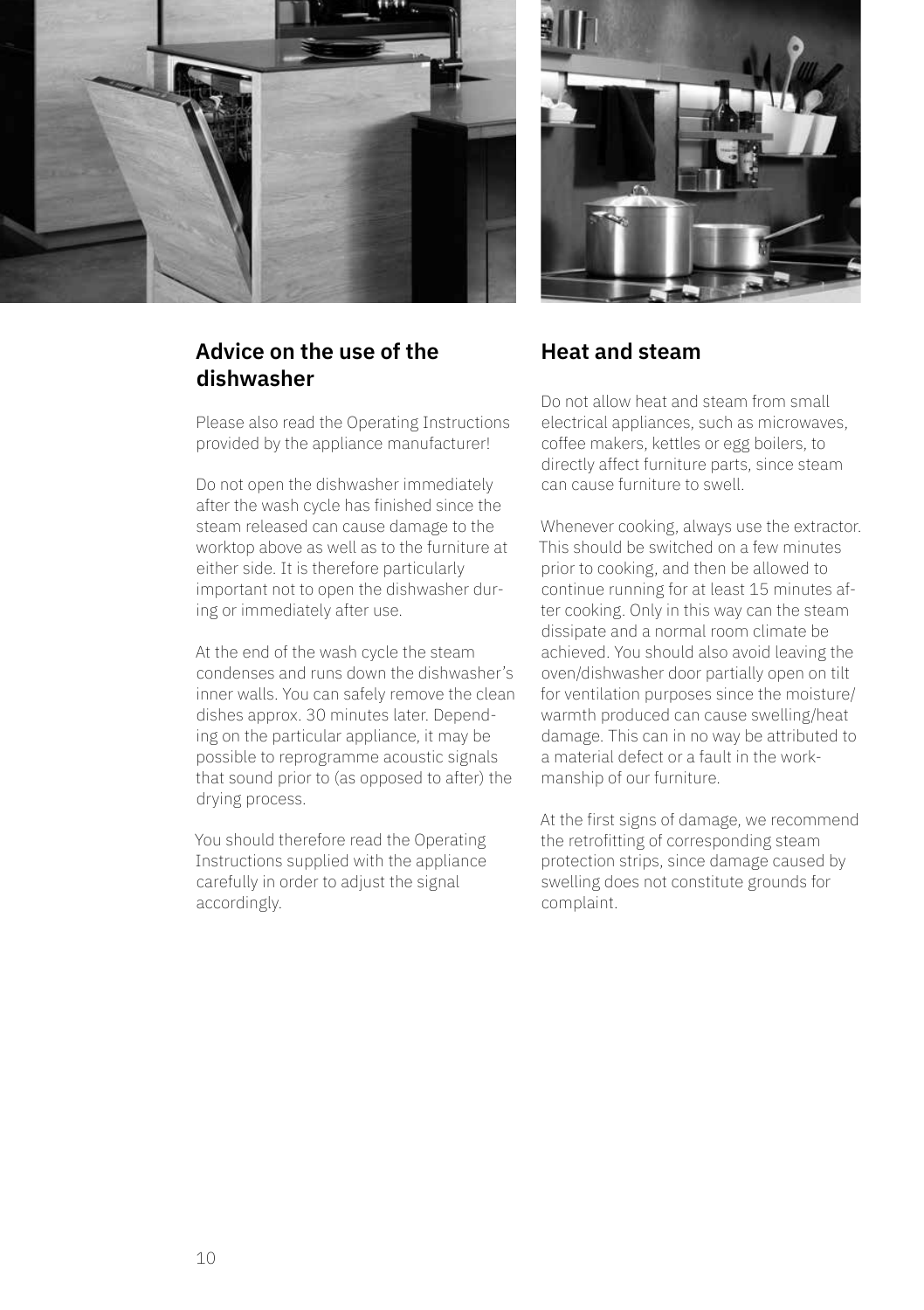### **General advice**

Modern furniture materials are generally resistant to most forms of wear and tear, however, as with any material there are tolerance limits.

#### To ensure that your new kitchen gives you satisfaction for many years to come, please heed the following advice:

The kitchen should be installed in a dry room at normal room temperature (preferably air-conditioned). This applies to the ambient temperature as well as to the humidity level. Any slight distortion or warpage is a sign of deviations in the optimum room climate values and does not indicate a material defect.

Electrical work and plumbing may only be performed by suitably qualified and trained specialist personnel.

#### Failure to observe the Care Instructions renders the warranty null and void.

Not every material used in the kitchen is listed here. It is therefore important for you to always observe the "Product and Care Information" provided by the respective manufacturer in order to ensure that your kitchen does not sustain damage as a result of improper use and care!

Misprints and other errors excepted. We expressly reserve the right to make modifications in the interests of technical progress and further development.